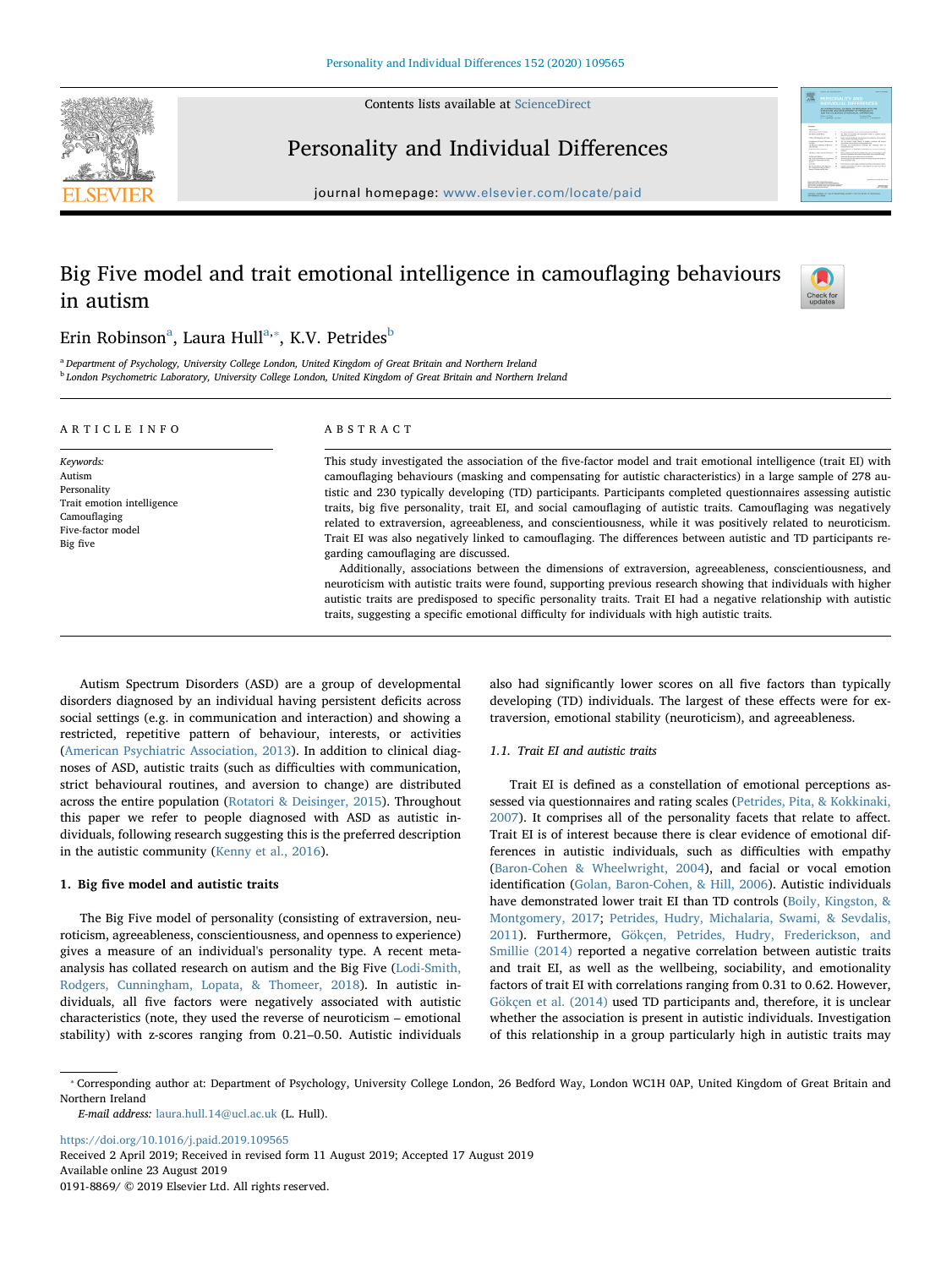illuminate whether the relationship is wholly linear or if a different relationship exists.

### 1.2. Big Five, trait EI and camouflaging

Camouflaging, defined as the use of compensation and masking strategies in social situations, is a relatively new area of research in autism. It includes hiding autistic characteristics, using techniques to appear socially competent, and preventing others from seeing social difficulties ([Hull et al., 2017](#page-5-6)). Camouflaging has been described by autistic individuals and clinicians for several years (e.g. [Lai, Baron-](#page-5-7)[Cohen, & Buxbaum, 2015\)](#page-5-7), and has recently been more fully investigated ([Cage & Troxell-Whitman, 2019;](#page-5-8) [Hull et al., 2017, 2018](#page-5-6); [Lai](#page-5-9) [et al., 2017](#page-5-9)). Components of camouflaging include masking (hiding of autistic characteristics and presenting alternative personas; [Cage &](#page-5-8) [Troxell-Whitman, 2019\)](#page-5-8), compensation (developing alternative routes to overcome innate autistic difficulties; [Livingston & Happé, 2017](#page-6-4)), and assimilation (trying to fit in with others; [Hull et al., 2018](#page-5-10)). Research in camouflaging has so far mostly focused on autistic adults without intellectual disability, and therefore the extent of camouflaging across the entire autism spectrum is still unknown.

Camouflaging is theoretically related to reputation management in TD individuals [\(Izuma, Matsumoto, Camerer, & Adolphs, 2011](#page-5-11)), although the extent of similarity between these concepts requires further examination. Reputation management (also known as self-presentation) involves various strategies to both motivate and construct one's public reputation, which may be distinct to one's private self-impression ([Leary & Kowalski, 1990](#page-5-12)). However, research suggests that autistic individuals use reputation management less often, and to a lesser degree than TD individuals [\(Cage, Pellicano, Shah, & Bird, 2013](#page-5-13)). In contrast, camouflaging (which involves behavioural management related specifically to autistic traits), is more common in autistic than non-autistic individuals ([Hull et al., 2018](#page-5-10)). TD individuals still camouflage autistic traits to some extent, reflecting the continuous nature of autistic traits within the population. Autistic traits have been strongly positively correlated with camouflaging in autistic and TD samples [\(Hull et al., 2018, 2019\)](#page-5-10).

As camouflaging is still a relatively new area of research, there has not yet been any investigation into its association with the Big Five. This is an important avenue of research as certain personality traits may predispose an individual to camouflage and may be associated with individual variation in the success of camouflaging strategies. There has been some examination of the relationship between personality traits and reputation management/self-presentation, which provides some hypotheses regarding a possible relationship between personality traits and camouflaging. However, as mentioned previously, the extent to which the concepts of reputation management and camouflaging are distinct is still to be determined. If the associations between camouflaging and personality traits are similar to those between reputation management and personality, this would suggest that camouflaging and reputation management represent very closely related concepts. On the other hand, if opposing associations are found, this would suggest that camouflaging of autistic traits represents a distinct behaviour to reputation management. Exploration of the relationship between camouflaging and personality therefore would also provide more information about the conceptual nature of camouflaging in relationship to reputation management by TD individuals.

Extraversion has several facets that are relevant to self-presentation strategies. For example, extraverted individuals make friends easily and enjoy being around large groups. These are contexts in which selfpresentation strategies may be employed. Early research found that extraversion was positively associated with public self-consciousness ([Trapnell & Campbell, 1999](#page-6-5)) and with self-monitoring ([John, Cheek, &](#page-5-14) [Klohnen, 1996](#page-5-14)), both of which are related to self-presentation strategies. Extraversion has also been linked to actual self- presentation and emotional disclosure ([Seidman, 2013\)](#page-6-6).

Neuroticism is positively associated with online self-presentation behaviours [\(Seidman, 2013\)](#page-6-6). It is likely that the more neurotic an individual is the more they would feel the need to camouflage their autistic traits. The relationship between the other dimensions and selfpresentation is still uncertain. Agreeableness has been positively associated with actual self-presentation but negatively with attentionseeking, while conscientiousness was negatively associated with several self-presentation behaviours, such as attention-seeking and ideal selfexpression ([Seidman, 2013\)](#page-6-6). The same study found no relationship between openness to experience and self-presentation.

A link may also exist between trait EI and camouflaging. There have been studies examining the association between trait EI and self-presentation. High trait EI individuals score higher on measures of selfmonitoring ([Schutte et al., 2001\)](#page-6-7), while [Petrides, Pérez-González, and](#page-6-8) [Furnham \(2007\)](#page-6-8) found trait EI to be a positive predictor of the ability to modify self-presentation.

However, both these studies examined self-presentation as part of the broader concept of self- monitoring. This concept also encompasses sensitivity to emotional expression, which is shown to be impaired in autistic individuals ([Baron-Cohen & Wheelwright, 2004](#page-5-2); [Golan et al.,](#page-5-3) [2006\)](#page-5-3). Research has demonstrated greater camouflaging in autistic individuals ([Hull et al., 2018\)](#page-5-10), therefore the relationships between personality, trait EI, and self-presentation in TD populations may not extend to camouflaging by autistic individuals.

In a more theoretical sense, it would be logical to predict that camouflaging and trait EI were related based on the facets of trait EI. For example, sociability and self-control may play an aspect in desire or need to camouflage and in the ability to do so successfully. Furthermore, camouflaging has been shown to be associated with higher levels of anxiety and depressive symptoms ([Hull et al., 2018\)](#page-5-10), so there may be evidence to suggest a theoretical relationship with wellbeing. Again, however, it is important to point out that the literature described here has focused on associations between trait EI and selfpresentation in TD individuals. We have used these studies to provide hypotheses for associations between trait EI and camouflaging of autistic traits, but it is still unclear to what extent the concepts of camouflaging and self-presentation overlap or are distinct, hence the need for direct examination of the trait EI/camouflaging relationship.

### 1.3. The current study

The current study is the first to explore the relationship between the Big Five, trait EI, and camouflaging in autistic and non-autistic individuals. It attempts to elucidate the association of trait EI and the big five with camouflaging. It also advances research on trait EI and autism by investigating the predictive association of trait EI in autistic traits using large autistic and non-autistic samples for the first time.

The following hypotheses were tested:

- Individual with greater camouflaging will be
- H1: Higher on extraversion
- H2: Higher on neuroticism
- H3: Lower on conscientiousness
- Individuals with higher autistic traits will be:
- H4: higher on neuroticism; lower on extraversion, agreeableness, and conscientiousness
- H5: Lower on trait EI

In addition, exploratory analyses were performed on the relationships between autistic traits, the big five, trait EI, and camouflaging.

### 2. Method

### 2.1. Participants

A power analysis was conducted prior to data collection. This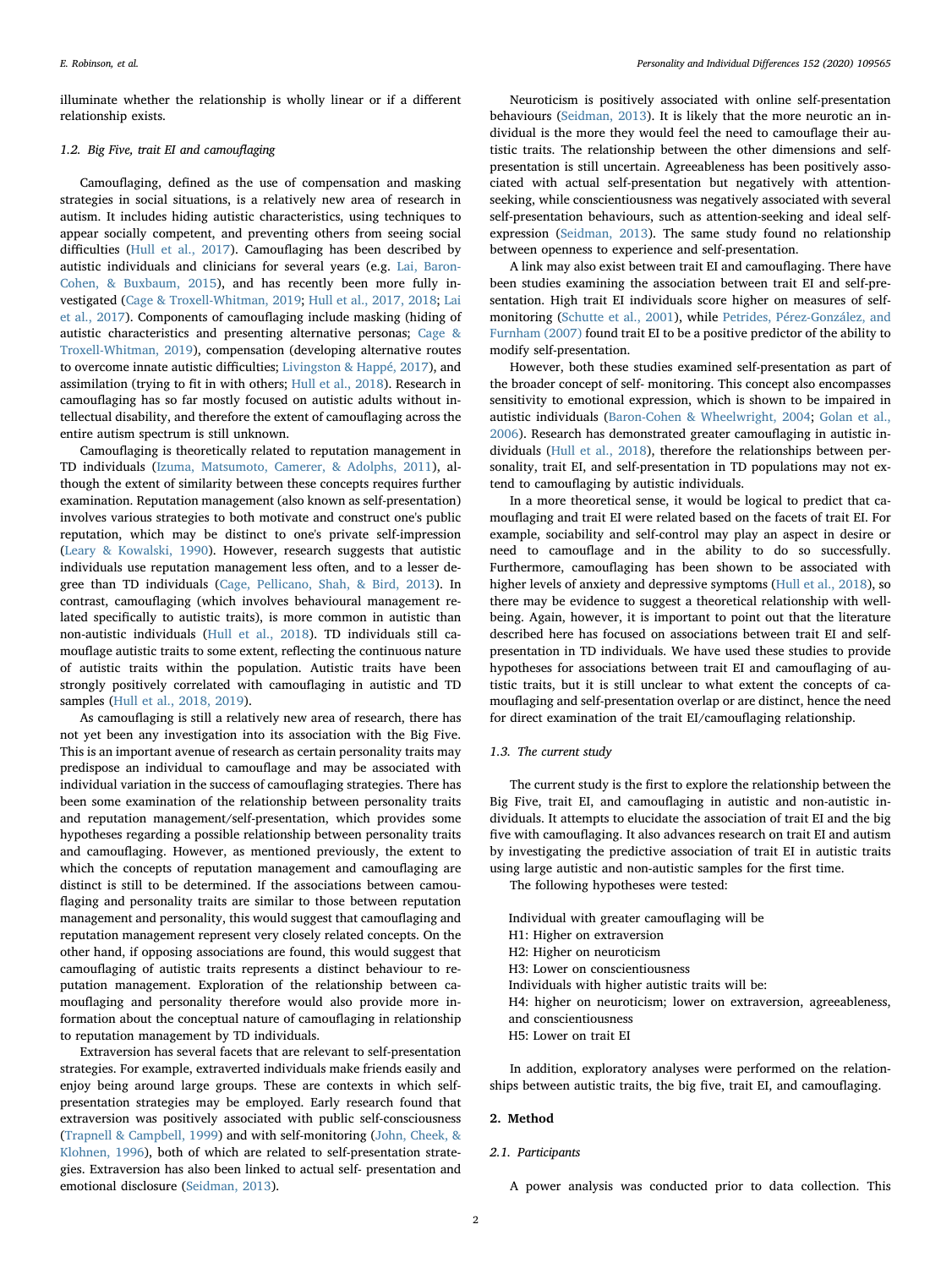indicated that at least 300 participants were needed to detect effect sizes similar to previous research on autism and big 5 traits. A large sample of responses from 592 participants were collected (404 females, 172 males, mean age =  $36.8$  years, SD = 15.4). Of them, 278 reported having a diagnosis of an ASD (further reporting the age at which they were diagnosed and the type of healthcare professional who diagnosed them), 230 were TD, and 84 considered themselves to have self-diagnosed ASD. Self- diagnosed participants were not included in any analyses. Participants were recruited through an online recruitment system at [institution removed for review], via social media, and from the [database removed for review]. The participants recruited through [institution]  $(N = 58)$  were rewarded with course credit. Most participants were from North America, Europe, or Australia; however, there were also participants from Asia ( $N = 37$ ), South America ( $N = 3$ ), and South Africa ( $N = 2$ ).

### 3. Measures

The experiment employed four questionnaires, presented to the participants in an online survey through Qualtrics.

The Broad Autism Phenotypes Questionnaire (BAPQ; [Hurley, Losh,](#page-5-15) [Parlier, Reznick, & Piven, 2007](#page-5-15)).

The BAPQ was used to measure participants' autistic traits. Internal reliability was high ( $a = 0.96$ ). The questionnaire consists of 36 closed questions scored on a 6-point scale and contains three subscales: aloofness (12 items,  $a = 0.93$ ), rigidity (12 items,  $a = 0.92$ ), and pragmatic language (12 items,  $a = 0.90$ ). Scores above a certain cut-off (male average  $= 3.47$ , female average  $= 3.19$ ) are associated with the Broader Autism Phenotype in the general population [\(Sasson et al.,](#page-6-9) [2013\)](#page-6-9). The BAPQ includes items such as 'People get frustrated with my unwillingness to bend' and 'I speak too loudly or softly'.

### 3.1. The Big Five Inventory (BFI; [John & Srivastava, 1999\)](#page-5-16)

The BFI was used as a measure of the five-factor model. The questionnaire consists of 44 closed questions scored on a 5-point scale. This measure was chosen because it is concise, thus reducing the likelihood of respondent fatigue, and shows high convergence with the NEO PI-R facets [\(Soto & John, 2009](#page-6-10)). Cronbach's alphas for extraversion, neuroticism, conscientiousness, agreeableness, and openness to experience were 0.85, 0.87, 0.82, 0.79, and 0.81, respectively. Some examples of items included on this questionnaire are 'I see myself as someone who is sometimes shy, inhibited' and 'I see myself as someone is original, comes up with new ideas'.

### 3.2. Trait emotional intelligence questionnaire (TEIQue-SF; [Petrides, 2009](#page-6-11))

The short form version of the TEIQue, consisting of 30 closed questions scored on a 7-point scale, was used to minimise respondent time. Internal consistency was high for the global score ( $a = 0.92$ ) as well as for its four factors: emotionality (8 items,  $a = 0.82$ ), sociability (6 items,  $a = 0.79$ ), well-being (6 items,  $a = 0.88$ ), and self-control (6 items, a = 0.75). This questionnaire contains items like 'Many times, I can't figure out what emotion I'm feeling' and 'I normally find it difficult to keep myself motivated'.

### 3.3. Camouflaging autistic traits questionnaire (CAT-Q; [Hull et al., 2018\)](#page-5-10)

The CAT-Q is a self-report measure of camouflaging, which consists of 25 closed questions scored on a 7-point scale. Internal consistency was high ( $a = 0.94$ ) and there are three subscales: compensation (9) items,  $a = 0.94$ ), masking (8 items,  $a = 0.80$ ), and assimilation (8 items, a = 0.90). It contains items such as 'When I am interacting with someone, I deliberately copy their body language or facial expressions' and 'I always think about the impression I make on other people'.

### 3.4. Procedure

Participants completed the BAPQ first, followed by the BFI, then CAT-Q, and finally the TEIQue-SF. They were then asked for demographic details, including age, gender, nationality, native language, student status, education level, and type of ASD diagnosis (e.g. Autism, Aspergers, etc.). Finally, participants were debriefed on the complete aims of the study and were provided with the details of researchers.

### 3.5. Analysis

t-Tests were undertaken to determine whether autistic and TD groups were significantly different on BAPQ and TEIQue-SF scores. Four multiple regressions were undertaken. The first two regressed BAPQ scores on the four factors of trait EI separately in the autistic and TD samples, to test Hypothesis 5. The third and fourth regressed camouflaging on BFI variables, and the trait EI factors separately in the autistic and TD samples, to test Hypotheses 1–4. BAPQ scores were included as a covariate in the third and fourth regressions, as previous research has demonstrated an association between camouflaging and autistic traits; however this was not considered a main focus of analysis. In these latter two regressions, sets of variables were entered in decreasing order of the strength of correlation with the CAT-Q total score. 10

### 4. Results

Descriptive statistics for the BAPQ, BFI, TEIQue-SF, and CAT-Q are displayed in [Table 1](#page-2-0). Inspection of histograms showed the results for all four questionnaires to be normally distributed. Bonferroni corrections were used on all analyses. Correlations were assessed against  $p = .000175$ , ANOVAs against  $p = .0025$ , and t-tests against  $p = .00227.$ 

A t-test on BAPQ scores  $[t(506) = 18.19; p < .001; d = 1.61]$ found autistic participants had significantly higher levels of autistic traits than TD participants. For autistic individuals 12.5% of male participants and 1.84% of female participants were below the cut-off score for BAP. For TD individuals, 60% of male participants and 54.01% of female participants were below the cut-off.

Another t-test was run to determine group differences in trait EI.

### <span id="page-2-0"></span>Table 1

| Means and SD for the BAPQ, BFI, TEIQue-SF, and standardised CAT-Q. |  |  |  |  |  |
|--------------------------------------------------------------------|--|--|--|--|--|
|--------------------------------------------------------------------|--|--|--|--|--|

| Measure          | All participants<br>(SD) | Typically developing<br>(SD) | Autistic (SD) |
|------------------|--------------------------|------------------------------|---------------|
| <b>BAPO</b>      | 3.86 (0.92)              | 3.12(0.79)                   | 4.31(0.68)    |
| Aloof            | 4.05(1.06)               | 3.32(1.00)                   | 4.48(0.85)    |
| Pragmatic Lang   | 3.58(1.00)               | 2.81(0.84)                   | 4.05(0.76)    |
| Rigid            | 3.95(1.02)               | 3.24 (0.90)                  | 4.40(0.86)    |
| BFI              |                          |                              |               |
| $E(1.00 - 5.00)$ | 2.43(0.89)               | 2.81 (0.92)                  | 2.21(0.79)    |
| $A(1.11-5.00)$   | 3.46(0.75)               | 3.68 (0.70)                  | 3.33 (0.78)   |
| $C(1.00-5.00)$   | 3.47(0.79)               | 3.58 (0.77)                  | 3.46 (0.78)   |
| $N(1.00 - 5.00)$ | 3.65(0.90)               | 3.33 (0.92)                  | 3.87(0.81)    |
| $O(1.30 - 5.00)$ | 3.67(0.72)               | 3.67 (0.70)                  | 3.64(0.75)    |
| TEIOue-SF        | 3.96(1.02)               | 4.60(0.94)                   | 3.54(0.86)    |
| Emotionality     | 3.89(1.31)               | 4.78 (1.17)                  | 3.36(1.10)    |
| Sociability      | 3.85(1.25)               | 4.42(1.15)                   | 3.47(1.18)    |
| Well-being       | 4.46 (1.39)              | 4.99 (1.25)                  | 4.08(1.41)    |
| Self-control     | 3.63(1.17)               | 4.09(1.13)                   | 3.32(1.11)    |
| CAT-O            | 4.39 (1.24)              | 3.64(1.14)                   | 4.84(1.05)    |
| Compensation     | 4.03(1.64)               | 2.97 (1.41)                  | 4.67(1.41)    |
| Masking          | 4.38(1.25)               | 4.23(1.15)                   | 4.46(1.31)    |
| Assimilation     | 4.86(1.48)               | 3.89 (1.47)                  | 5.44(1.16)    |

BAPQ = Broad Autism Phenotype Questionnaire (Range 1–6); BFI = Big Five Inventory (Range 1–5); TEIQue-SF = Trait Emotional Intelligence Questionnaire – Short Form (Range 1–7); standardised CAT-Q = Camouflaging Autistic Traits Questionnaire (Range 1–7).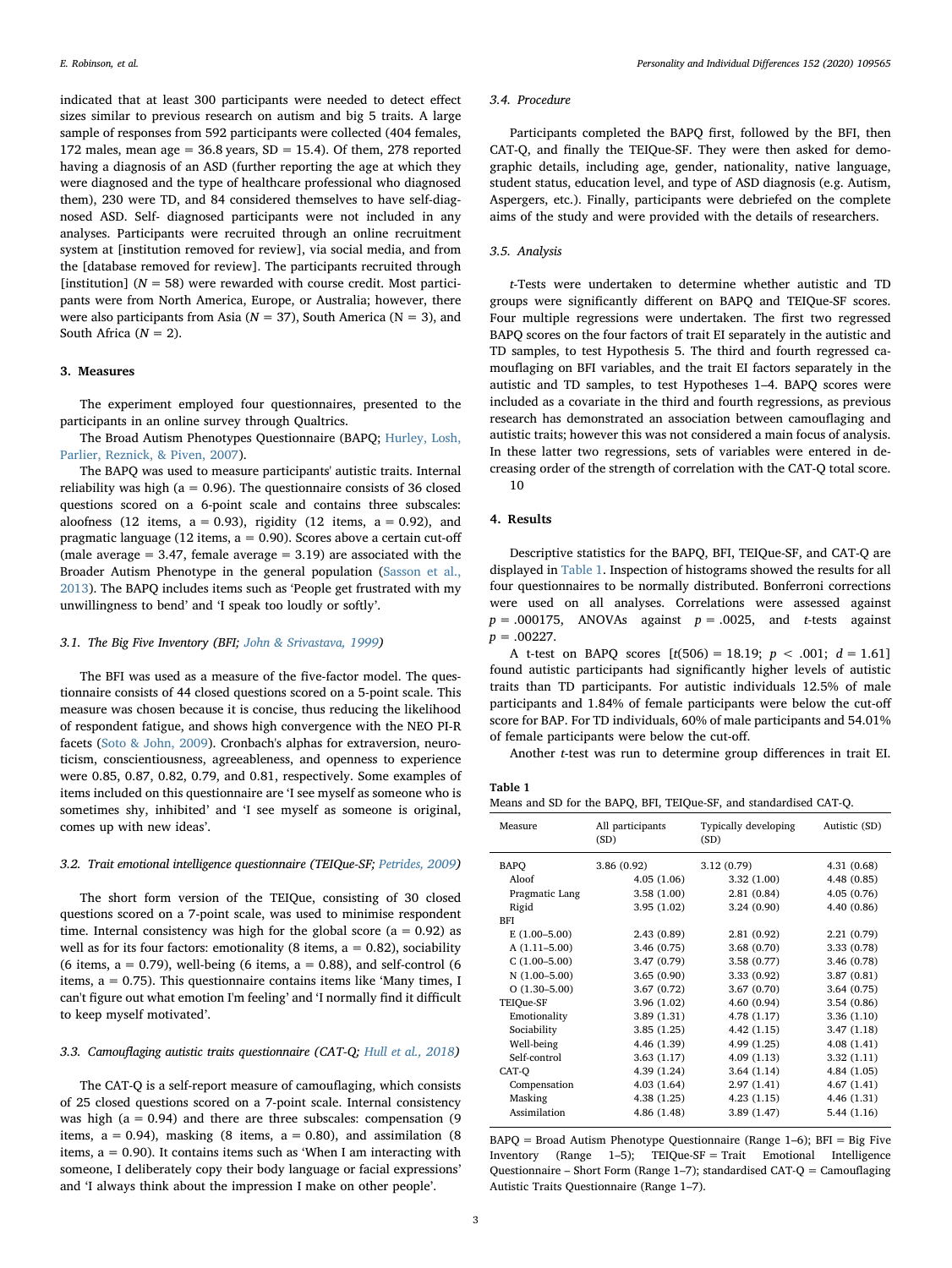<span id="page-3-0"></span>

| Correlations between the BAPQ, BFI, camouflaging, and trait EI.                                                   |           |                   |           |           |                       |                                                                                                                                                                                                                                                                    |                                                                                                                                                                    |                                                                                                                        |                                                                                                                                                                                                                                                                                                     |                                                                                   |                                                                                                                                                                                                                                                                          |                 |                                                                                                                                                    |                                                                                                                                                          |                       |                                                                                                                                                                               |                  |                                                                                                                                                                                                                                                 |
|-------------------------------------------------------------------------------------------------------------------|-----------|-------------------|-----------|-----------|-----------------------|--------------------------------------------------------------------------------------------------------------------------------------------------------------------------------------------------------------------------------------------------------------------|--------------------------------------------------------------------------------------------------------------------------------------------------------------------|------------------------------------------------------------------------------------------------------------------------|-----------------------------------------------------------------------------------------------------------------------------------------------------------------------------------------------------------------------------------------------------------------------------------------------------|-----------------------------------------------------------------------------------|--------------------------------------------------------------------------------------------------------------------------------------------------------------------------------------------------------------------------------------------------------------------------|-----------------|----------------------------------------------------------------------------------------------------------------------------------------------------|----------------------------------------------------------------------------------------------------------------------------------------------------------|-----------------------|-------------------------------------------------------------------------------------------------------------------------------------------------------------------------------|------------------|-------------------------------------------------------------------------------------------------------------------------------------------------------------------------------------------------------------------------------------------------|
|                                                                                                                   |           | $\mathbf{\Omega}$ | S         |           | Ľ.                    | G                                                                                                                                                                                                                                                                  |                                                                                                                                                                    | ∞                                                                                                                      | Ō                                                                                                                                                                                                                                                                                                   | $\overline{a}$                                                                    | $\mathbf{1}$                                                                                                                                                                                                                                                             | $\overline{12}$ | ≌                                                                                                                                                  | $\overline{4}$                                                                                                                                           | ë                     | $\overline{16}$                                                                                                                                                               | $\overline{17}$  | ≌                                                                                                                                                                                                                                               |
| <b>BAPO</b>                                                                                                       |           |                   |           |           | $-0.438*$             | $-0.381*$                                                                                                                                                                                                                                                          |                                                                                                                                                                    |                                                                                                                        |                                                                                                                                                                                                                                                                                                     | $0.310*$                                                                          | 061                                                                                                                                                                                                                                                                      |                 |                                                                                                                                                    | $0.654*$                                                                                                                                                 | $-0.381*$             | $-0.429*$                                                                                                                                                                     | $-0.622$         | $-0.463$                                                                                                                                                                                                                                        |
| 2. Aloofness                                                                                                      |           |                   | $0.532*$  | $0.517*$  | $-0.569$              | $-0.358*$                                                                                                                                                                                                                                                          |                                                                                                                                                                    |                                                                                                                        |                                                                                                                                                                                                                                                                                                     |                                                                                   |                                                                                                                                                                                                                                                                          |                 |                                                                                                                                                    |                                                                                                                                                          |                       |                                                                                                                                                                               |                  | $-0.429*$                                                                                                                                                                                                                                       |
| 3. Pragmatic Language                                                                                             |           | $0.663*$          |           | $0.503*$  | $-0.254$ <sup>*</sup> |                                                                                                                                                                                                                                                                    |                                                                                                                                                                    |                                                                                                                        |                                                                                                                                                                                                                                                                                                     |                                                                                   |                                                                                                                                                                                                                                                                          |                 |                                                                                                                                                    |                                                                                                                                                          |                       |                                                                                                                                                                               | $-0.575^{\circ}$ | $-0.437$                                                                                                                                                                                                                                        |
| 4. Rigid                                                                                                          |           | $0.587*$          | $0.615*$  |           | $-0.249$              |                                                                                                                                                                                                                                                                    |                                                                                                                                                                    |                                                                                                                        |                                                                                                                                                                                                                                                                                                     |                                                                                   |                                                                                                                                                                                                                                                                          |                 |                                                                                                                                                    |                                                                                                                                                          |                       |                                                                                                                                                                               |                  |                                                                                                                                                                                                                                                 |
| 5. Extraversion                                                                                                   | $-0.600*$ | $-0.719*$         | $-0.426*$ | $-0.383*$ |                       | $\begin{array}{cccccc} 0.305^* & 0.375^* & 0.375^* & 0.375^* & 0.375^* & 0.375^* & 0.375^* & 0.375^* & 0.375^* & 0.375^* & 0.375^* & 0.375^* & 0.375^* & 0.375^* & 0.375^* & 0.375^* & 0.375^* & 0.375^* & 0.375^* & 0.375^* & 0.375^* & 0.375^* & 0.375^* & 0.37$ | $0.378^*$<br>$0.252^*$<br>$0.327^*$<br>$0.309^*$<br>$0.309^*$<br>$-0.266^*$                                                                                        | $-0.006$<br>$-0.034$<br>$-0.130$<br>$-0.130$<br>$-0.130$<br>$-0.14$<br>$-0.148$                                        | $\begin{array}{r} 0.193\\ -0.105\\ -0.105\\ -0.223\\ -0.323\\ -0.104\\ -0.000\\ -0.000\\ -0.000\\ -0.000\\ -0.000\\ -0.000\\ -0.000\\ -0.000\\ -0.000\\ -0.000\\ -0.000\\ -0.000\\ -0.000\\ -0.000\\ -0.000\\ -0.000\\ -0.000\\ -0.000\\ -0.000\\ -0.000\\ -0.000\\ -0.000\\ -0.000\\ -0.000\\ -0.$ | $0.303^*$<br>$-0.170$<br>$-0.170$<br>$-0.018$<br>$-0.018$<br>$-0.033$<br>$-0.033$ | $\begin{array}{cccc} 0.111 & 0.166 & 0.166 & 0.166 & 0.162 & 0.162 & 0.162 & 0.162 & 0.162 & 0.162 & 0.162 & 0.162 & 0.162 & 0.162 & 0.162 & 0.162 & 0.162 & 0.162 & 0.162 & 0.162 & 0.162 & 0.162 & 0.162 & 0.162 & 0.162 & 0.162 & 0.162 & 0.162 & 0.162 & 0.162 & 0.$ |                 | $0.651$<br>$0.688$<br>$0.688$<br>$0.462$<br>$0.454$<br>$0.503$<br>$0.1418$<br>$0.0048$<br>$0.0068$<br>$0.0068$<br>$0.0068$<br>$0.0064$<br>$0.0064$ | $-0.565$<br>$-0.571$<br>$-0.485$<br>$-0.485$<br>$-0.374$<br>$-0.544$<br>$-0.544$<br>$-0.543$<br>$-0.543$<br>$-0.552$<br>$-0.552$<br>$-0.552$<br>$-0.552$ |                       | $\begin{array}{r} -0.283^*\\ -0.411^*\\ -0.371^*\\ -0.531^*\\ 0.251^*\\ 0.231^*\\ -0.731^*\\ -0.302^*\\ 0.217\\ -0.217\\ -0.202\\ -0.065\\ -0.458^*\\ -0.458^*\\ \end{array}$ |                  | $\begin{array}{r} 6.286\ast\ 6.308\ast\ 6.456\ast\ 6.0208\ast\ 6.0108\ 6.108\ 6.1013\ 7.113\ 8.113\ 9.113\ 1.123\ 1.130\ 1.130\ 1.130\ 1.130\ 1.130\ 1.130\ 1.130\ 1.130\ 1.130\ 1.130\ 1.130\ 1.130\ 1.130\ 1.130\ 1.130\ 1.130\ 1.130\ 1.130$ |
| 6. Agreeableness                                                                                                  | $-0.563*$ | $-0.545*$         | $-0.444*$ | $-0.463*$ | $0.300*$              |                                                                                                                                                                                                                                                                    |                                                                                                                                                                    |                                                                                                                        |                                                                                                                                                                                                                                                                                                     |                                                                                   |                                                                                                                                                                                                                                                                          |                 |                                                                                                                                                    |                                                                                                                                                          |                       |                                                                                                                                                                               |                  |                                                                                                                                                                                                                                                 |
| 7. Neuroticism                                                                                                    | $0.503*$  | $0.367*$          | $0.441*$  | $0.507*$  | $-0.379*$             |                                                                                                                                                                                                                                                                    |                                                                                                                                                                    |                                                                                                                        |                                                                                                                                                                                                                                                                                                     |                                                                                   |                                                                                                                                                                                                                                                                          |                 |                                                                                                                                                    |                                                                                                                                                          |                       |                                                                                                                                                                               |                  |                                                                                                                                                                                                                                                 |
| 8. Conscientiousness                                                                                              | $-0.204$  | $-0.139$          | $-0.313$  | $-0.091$  | 101                   |                                                                                                                                                                                                                                                                    |                                                                                                                                                                    |                                                                                                                        |                                                                                                                                                                                                                                                                                                     |                                                                                   |                                                                                                                                                                                                                                                                          |                 |                                                                                                                                                    |                                                                                                                                                          |                       |                                                                                                                                                                               |                  |                                                                                                                                                                                                                                                 |
| 9. Openness                                                                                                       | $-0.164$  | $-0.097$          | $-0.072$  | $-0.256*$ | 0.224                 |                                                                                                                                                                                                                                                                    |                                                                                                                                                                    |                                                                                                                        |                                                                                                                                                                                                                                                                                                     |                                                                                   |                                                                                                                                                                                                                                                                          |                 |                                                                                                                                                    |                                                                                                                                                          |                       |                                                                                                                                                                               |                  |                                                                                                                                                                                                                                                 |
| 10. Camouflaging                                                                                                  | $0.714*$  | $0.628*$          | $0.676*$  | $0.552*$  | $-0.471$ <sup>*</sup> |                                                                                                                                                                                                                                                                    |                                                                                                                                                                    |                                                                                                                        |                                                                                                                                                                                                                                                                                                     |                                                                                   |                                                                                                                                                                                                                                                                          |                 |                                                                                                                                                    |                                                                                                                                                          |                       |                                                                                                                                                                               |                  |                                                                                                                                                                                                                                                 |
| 11. Compensation                                                                                                  | $0.645*$  | 1.509*            | $0.664*$  | $0.512*$  | $-0.351*$             |                                                                                                                                                                                                                                                                    |                                                                                                                                                                    |                                                                                                                        |                                                                                                                                                                                                                                                                                                     |                                                                                   |                                                                                                                                                                                                                                                                          |                 |                                                                                                                                                    |                                                                                                                                                          |                       |                                                                                                                                                                               |                  |                                                                                                                                                                                                                                                 |
| 12. Masking                                                                                                       | $0.271*$  | 1,227             | 1.231     | $0.246*$  | $-0.142$              |                                                                                                                                                                                                                                                                    |                                                                                                                                                                    |                                                                                                                        |                                                                                                                                                                                                                                                                                                     |                                                                                   |                                                                                                                                                                                                                                                                          |                 |                                                                                                                                                    |                                                                                                                                                          |                       |                                                                                                                                                                               |                  |                                                                                                                                                                                                                                                 |
| 13. Assimilation                                                                                                  | $0.817*$  | $0.800*$          | $0.728*$  | $0.583*$  | $-0.664$              |                                                                                                                                                                                                                                                                    |                                                                                                                                                                    |                                                                                                                        |                                                                                                                                                                                                                                                                                                     |                                                                                   |                                                                                                                                                                                                                                                                          |                 |                                                                                                                                                    |                                                                                                                                                          |                       |                                                                                                                                                                               |                  |                                                                                                                                                                                                                                                 |
| 14. Trait EI                                                                                                      | $-0.727*$ | $-0.628*$         | $-0.691*$ | $-0.574*$ | $0.605*$              |                                                                                                                                                                                                                                                                    | $-0.362$ <sup>3</sup><br>$-0.234$<br>$-0.329$ <sup>*</sup><br>0.322 <sup>*</sup><br>0.3234<br>0.544 <sup>*</sup><br>$-0.712$ <sup>*</sup><br>$-0.597$ <sup>*</sup> | $\begin{array}{r} 0.003 \ -0.252^* \ -0.205 \ -0.111 \ -0.304^* \ -0.361^* \ -0.361^* \ 0.361^* \ 0.301^* \end{array}$ |                                                                                                                                                                                                                                                                                                     |                                                                                   |                                                                                                                                                                                                                                                                          |                 | $-0.739^*$<br>$-0.520^*$<br>$-0.566^*$                                                                                                             |                                                                                                                                                          |                       |                                                                                                                                                                               |                  |                                                                                                                                                                                                                                                 |
| 15. Wellbeing                                                                                                     | $-0.481*$ | $-0.445*$         | $-0.422*$ | $-0.379*$ | $0.506*$              |                                                                                                                                                                                                                                                                    |                                                                                                                                                                    |                                                                                                                        |                                                                                                                                                                                                                                                                                                     |                                                                                   | $-0.268^*$                                                                                                                                                                                                                                                               |                 |                                                                                                                                                    |                                                                                                                                                          |                       |                                                                                                                                                                               |                  |                                                                                                                                                                                                                                                 |
| 16. Self-control                                                                                                  | $-0.510*$ | $-0.358*$         | $-0.515*$ | $-0.464*$ | $0.315*$              |                                                                                                                                                                                                                                                                    |                                                                                                                                                                    |                                                                                                                        |                                                                                                                                                                                                                                                                                                     |                                                                                   |                                                                                                                                                                                                                                                                          |                 |                                                                                                                                                    |                                                                                                                                                          |                       |                                                                                                                                                                               |                  |                                                                                                                                                                                                                                                 |
| 17. Emotionality                                                                                                  | $-0.720*$ | $-0.672*$         | $-0.680*$ | $-0.516*$ | $0.524*$              |                                                                                                                                                                                                                                                                    | $-0.392$                                                                                                                                                           |                                                                                                                        |                                                                                                                                                                                                                                                                                                     | - 105<br>0.350<br>0.564<br>0.540                                                  | $-0.522*$                                                                                                                                                                                                                                                                |                 | $-0.667*$                                                                                                                                          |                                                                                                                                                          | -<br>0.574*<br>0.520* | $0.473*$                                                                                                                                                                      |                  |                                                                                                                                                                                                                                                 |
| 18. Sociability                                                                                                   | $-0.525*$ | $-0.493*$         | $-0.498*$ | $-0.372*$ | $0.580*$              | $0.260*$                                                                                                                                                                                                                                                           | $-0.496$                                                                                                                                                           | $0.246*$                                                                                                               |                                                                                                                                                                                                                                                                                                     |                                                                                   | $0.332^{4}$                                                                                                                                                                                                                                                              | $-0.095$        | $-0.555$                                                                                                                                           |                                                                                                                                                          |                       |                                                                                                                                                                               |                  |                                                                                                                                                                                                                                                 |
| Correlations in the TD sample are below the diagonal, correlations in the autistic sample are above the diagonal. |           |                   |           |           |                       |                                                                                                                                                                                                                                                                    |                                                                                                                                                                    |                                                                                                                        |                                                                                                                                                                                                                                                                                                     |                                                                                   |                                                                                                                                                                                                                                                                          |                 |                                                                                                                                                    |                                                                                                                                                          |                       |                                                                                                                                                                               |                  |                                                                                                                                                                                                                                                 |

Table 2

This was found to be significant  $[t(506) = 13.26; p < .001; d = 1.18]$ , with TD participants scoring higher than autistic participants. This pattern of results held throughout the four trait EI factors.

### 4.1. Big Five, trait EI and camouflaging

All correlations between the big five, Trait EI, and camouflaging can be seen in [Table 2.](#page-3-0) In the TD sample, there were negative correlations between camouflaging and agreeableness, extraversion, and trait EI. The relationship between camouflaging and extraversion was in the opposite direction to that proposed in Hypothesis 1. A positive correlation was found between neuroticism and camouflaging, in support of Hypothesis 2, and a negative correlation between conscientiousness and camouflaging, in support of Hypothesis 3. However, only the relationship between neuroticism and camouflaging was significant in the autistic sample, again supporting Hypothesis 2. Despite no overall association between camouflaging and extraversion in the autistic sample, a significant correlation was found with the camouflaging subscale of assimilation.

### 4.2. Trait emotional intelligence and autistic traits

A negative correlation between scores on the BAPQ and TEIQue-SF was found in both the autistic and TD samples, supporting Hypothesis 5. Negative correlations were also found between BAPQ scores and all four factors of TEIQue across autistic and TD participants.

Multiple regressions were undertaken of BAPQ scores on the four factors of trait EI (emotionality, sociability, self-control, and wellbeing). The results of these regressions in the TD [F(4,225) = 74.37, p < .001,  $R^{2} = 0.57$ ] and autistic [F(4,273) = 60.92,  $p < .001$ ,  $R^{2} = 0.47$ ] samples can be seen in Supplementary Table 1. Emotionality was a significant predictor ( $\beta$  = -10.20, p < .001) in the TD sample, while emotionality ( $\beta = -0.48$ ,  $p < .001$ ) and sociability ( $\beta = -0.20$ ,  $p < .001$ ) were significant predictors in the autistic sample.

### 4.3. Five-Factor model and autistic traits

Correlations between all variables and subscales are reported in [Table 2.](#page-3-0) Correlations between BAPQ scores and the big five domains of extraversion, agreeableness, and neuroticism were all significant in both samples. In support of Hypothesis 4, neuroticism was positively associated with autistic traits in both samples, while extraversion and agreeableness were negatively associated with autistic traits in both samples. No relationship between autistic traits and conscientiousness emerged in either sample.

A multiple regression was undertaken of camouflaging in the TD sample, the results of which are presented in [Table 3.](#page-4-0) This contained the subscales of BAPQ, the big five dimensions, and the factors of Trait EI as predictors. This model was significant  $[F(12,217) = 23.74,$  $p < .001 R<sup>2</sup> = 0.75$ ] with pragmatic language, aloofness, rigidity, and self-control as significant predictors, in contrast to Hypotheses 1–3.

An identical multiple regression was undertaken in the autistic sample. This regression was significant  $[F(12, 264) = 6.24, p < .001,$  $R<sup>2</sup> = 0.221$ ] and the results can be seen in [Table 4](#page-4-1). Neuroticism was a predictor, in support of Hypothesis 2, in addition to aloofness, openness to experience, and wellbeing.

### 5. Discussion

This study investigated the relationships between the Big Five, trait EI, autistic traits, and camouflaging.

### 5.1. Big Five, trait EI and camouflaging

Contrary to Hypothesis 1, there was a significant negative correlation between extraversion and camouflaging in the TD sample. It may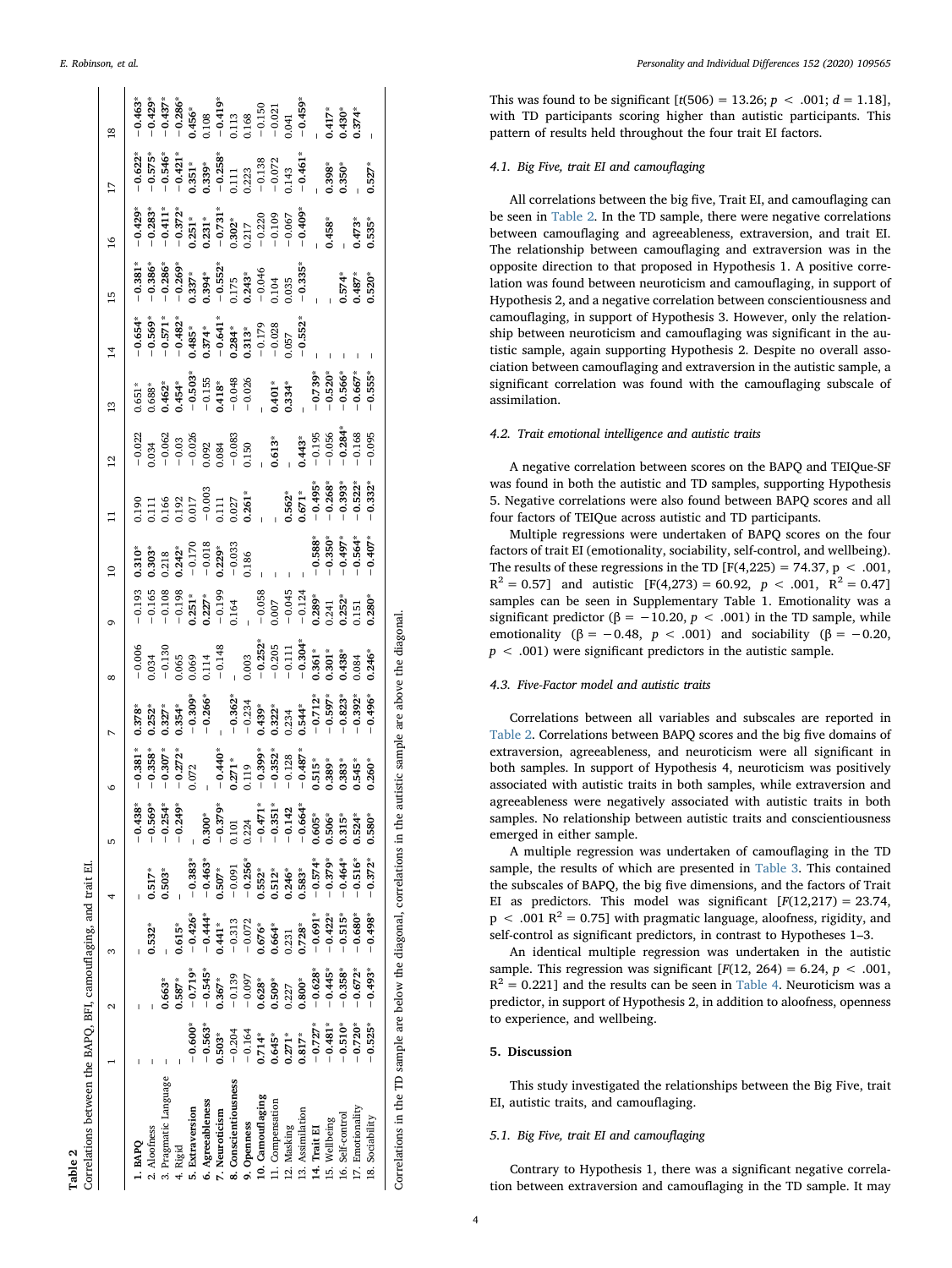#### <span id="page-4-0"></span>Table 3

Multiple Regression Analyses Predicting Camouflaging from BAPQ subscales (Step 1), Five-factor model of Personality (Step 2), and the Trait EI Factors (Step 3) in the Typically Developing Sample.

| 95% CI                 |         |      |          |             |             |
|------------------------|---------|------|----------|-------------|-------------|
|                        | β       | SE   | t        | Lower bound | Upper bound |
| (Constant)             |         | 1.09 | 1.61     | $-0.39$     | 3.91        |
| Aloofness              | 0.21    | 0.10 | $2.32*$  | 0.04        | 0.44        |
| Pragmatic language     | 0.31    | 0.11 | $4.00**$ | 0.21        | 0.63        |
| Rigid                  | 0.14    | 0.09 | $2.01*$  | 0.01        | 0.34        |
| Extraversion           | $-0.15$ | 0.10 | $-1.91$  | $-0.37$     | 0.01        |
| Agreeableness          | 0.03    | 0.10 | 0.48     | $-0.15$     | 0.25        |
| Neuroticism            | 0.00    | 0.11 | $-0.01$  | $-0.22$     | 0.22        |
| Conscientiousness      | $-0.05$ | 0.08 | $-0.96$  | $-0.24$     | 0.08        |
| Openness to experience | 0.07    | 0.08 | 1.38     | $-0.05$     | 0.27        |
| Wellbeing              | 0.12    | 0.06 | 1.87     | $-0.01$     | 0.22        |
| Self-control           | $-0.23$ | 0.09 | $-2.53*$ | $-0.41$     | $-0.05$     |
| Emotionality           | $-0.08$ | 0.08 | $-0.98$  | $-0.22$     | 0.08        |
| Sociability            | 0.07    | 0.07 | 1.13     | $-0.06$     | 0.20        |

 $*_p$  < .05,  $*_p$  < .001.

#### <span id="page-4-1"></span>Table 4

Multiple regression analyses predicting camouflaging from BAPQ subscales (Step 1), Big Five personality (Step 2), and Trait EI subscales (Step 3) in the autistic sample.

| 95% CI                 |         |      |          |             |             |
|------------------------|---------|------|----------|-------------|-------------|
| Predictor              | β       | SE   | t        | Lower bound | Upper Bound |
| (Constant)             |         | 1.15 | $-0.13$  | $-2.42$     | 2.12        |
| Aloofness              | 0.30    | 0.11 | $3.41**$ | 0.16        | 0.59        |
| Pragmatic Language     | $-0.01$ | 0.10 | $-0.16$  | $-0.22$     | 0.19        |
| Rigid                  | 0.11    | 0.09 | 1.60     | $-0.03$     | 0.31        |
| Extraversion           | $-0.04$ | 0.10 | $-0.50$  | $-0.24$     | 0.14        |
| Agreeableness          | 0.06    | 0.09 | 0.92     | $-0.09$     | 0.25        |
| Neuroticism            | 0.23    | 0.12 | $2.58*$  | 0.07        | 0.52        |
| Conscientiousness      | $-0.08$ | 0.08 | $-1.38$  | $-0.27$     | 0.05        |
| Openness to experience | 0.27    | 0.08 | 4.59**   | 0.21        | 0.54        |
| Wellbeing              | 0.18    | 0.05 | $2.41*$  | 0.02        | 0.24        |
| Self-control           | $-0.07$ | 0.08 | $-0.82$  | $-0.23$     | 0.10        |
| Emotionality           | 0.03    | 0.07 | 0.45     | $-0.11$     | 0.17        |
| Sociability            | 0.03    | 0.06 | 0.41     | $-0.10$     | 0.15        |
|                        |         |      |          |             |             |

\*  $p < .05$ , \*\*  $p < .001$ .

be that introverted individuals feel they need to camouflage in social situations in order to appear more extraverted. However, this correlation was not significant in the autistic sample. This suggests camouflaging may not be the same as the self-presentation strategies used in TD populations, especially since the latter are positively related to with extraversion ([Michikyan, Subrahmanyam, & Dennis, 2014\)](#page-6-12). Some personality traits may predict variation in self-presentation by TD individuals, whereas other factors, including situational variables, may underlie autistic individuals' camouflaging [\(Hull et al., 2018](#page-5-10)).

However, extraversion did not significantly predict camouflaging beyond the role of autistic traits in either group, suggesting that the strong relationship between extraversion and autistic traits in the TD sample may account for some of this variance.

There was support for the hypothesis that neuroticism would have a positive association with camouflaging across both groups. Additionally, neuroticism and openness to experience both significantly predicted camouflaging beyond the influence of autistic traits in the autistic sample. This echoes previous findings that more neurotic individuals engage more often in self-presentation strategies [\(Michikyan](#page-6-12) [et al., 2014;](#page-6-12) [Seidman, 2013](#page-6-6)). In contrast to the results on extraversion, this shows a similarity between camouflaging and self-presentation strategies. It may be that the two constructs are not completely synonymous, but that specific self-presentation strategies are related to

camouflaging. It may also be that this association can be explained by the relationship between neuroticism and anxiety [\(Uliaszek et al.,](#page-6-13) [2009\)](#page-6-13), since previous research has shown that people who are more anxious are also more likely to engage in camouflaging ([Hull et al.,](#page-5-10) [2018\)](#page-5-10).

Finally, it was predicted that individuals scoring higher on camouflaging would score lower on conscientiousness. In the TD sample, there was a significant negative correlation between total camouflaging and conscientiousness, as well as between assimilation and conscientiousness. This is in line with the results of [Seidman \(2013\)](#page-6-6), where conscientiousness was negatively associated with self-presentation behaviours. However, the correlation did not reach significance in the autistic group. These results again highlight a difference between the autistic group and the TD group in relation to big five personality traits associated with camouflaging. This may indicate a qualitative difference in camouflaging behaviours between individuals with and without a diagnosis of ASD, although again, the lack of a significant predictive effect of conscientiousness in the multiple regression means these findings should be replicated.

Although no specific hypotheses were advanced regarding the relationship between camouflaging and the big five domains of agreeableness and openness to experience, our results revealed a negative relationship with the former domain in the TD sample. However, this did not reach significance in the autistic group, further highlighting a pattern of difference between the TD group and autistic group. Openness to experience showed no significant correlations with camouflaging in any analysis, although it was a significant predictor of camouflaging in the autistic sample. Replication of these results is needed to better understand the relationship between camouflaging and this dimension in both autistic and TD groups.

Although no specific hypotheses were proposed, the relationship between trait EI and camouflaging was also explored. A negative correlation between the two variables was found in TD participants, which did not reach significance in the autistic sample. These findings suggest camouflaging is qualitatively different to self-presentation strategies, as trait EI has been shown to be positively related to self-presentation strategies ([Petrides, Pérez-González, & Furnham, 2007](#page-6-8); [Schutte et al.,](#page-6-7) [2001\)](#page-6-7). This may also indicate that more complex relationships exist between autism, camouflaging, and trait EI. When entered into a multiple regression with other correlates of camouflaging (BAPQ scores and BFI scores), wellbeing predicted camouflaging in autistic participants and self-control predicted camouflaging in TD participants. This suggests that trait EI may be partially predictive of camouflaging independent of the individual's level of autistic traits. However, more detailed empirical investigations need to be undertaken to understand the nature of this relationship and any other factors which may moderate or mediate it.

### 5.2. Five-Factor model and autistic traits

A positive correlation between BAPQ scores and neuroticism was found across both groups. BAPQ scores were negatively correlated with extraversion and agreeableness across both groups. These results corroborate the findings of previous studies on both TD and autistic groups ([Lodi-Smith et al., 2018\)](#page-6-1) and mostly support the fourth hypothesis. As these associations have been consistently demonstrated, it suggests that they are particularly robust.

The correlations between conscientiousness and BAPQ scores were not significant in either the autistic or the TD sample, contrasting with previous findings [\(Lodi-Smith et al., 2018\)](#page-6-1), suggesting the relationship may require further examination.

These results suggest that there are specific personality dimensions underlying autistic traits. The findings of low extraversion, low agreeableness, and high neuroticism associated with high autistic traits were replicated across all analyses, suggesting these are particularly robust.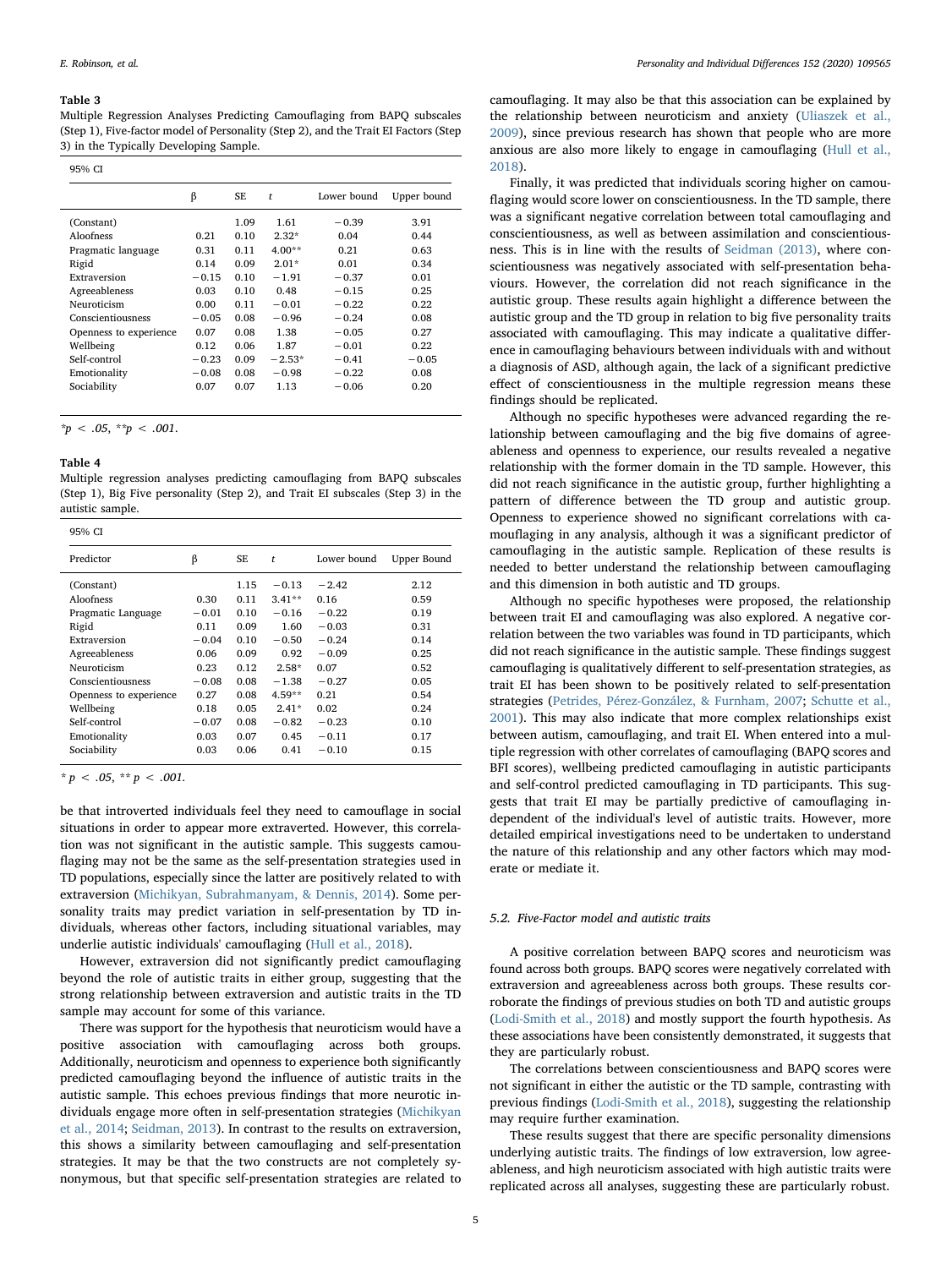### 5.3. Trait EI and autistic traits

A negative association between trait EI and autistic traits was hypothesized. Considerable support was found for this hypothesis with large correlations noted across both the autistic and the TD samples. This finding lends support to previous research in the field reporting a significantly lower level of trait EI in autistic samples [\(Boily et al., 2017](#page-5-4); [Gökçen et al., 2014\)](#page-5-5). These findings have implications, especially for people high in autistic traits or diagnosed with ASD, as trait EI is an important factor for a fulfilling life ([Petrides et al., 2016](#page-6-14)). Trait EI has also been related to treatment outcomes in depression and anxiety ([Rudenstine & Espinosa, 2018\)](#page-6-15), suggesting that low trait EI may impact the recovery of autistic individuals suffering from these conditions.

The regression results indicate that a large amount of variance in autistic traits can be accounted for by trait EI. This further supports the theory that difficulties with trait EI are a key characteristic of ASD. The analyses indicate that emotionality is a particularly good predictor of autistic traits, which is consistent with previous research ([Gökçen et al.,](#page-5-5) [2014\)](#page-5-5). The high significance of the emotionality factor as a predictor of autistic traits in both TD and autistic samples suggests that an intervention specifically targeting emotionality would benefit individuals in both groups.

### 5.4. Predicting camouflaging

Camouflaging was regressed on BAPQ subscale scores, BFI variables, and the trait EI factors. In the TD sample, a model containing pragmatic language, aloofness, rigidity, and self-control accounted for the greatest variance in camouflaging. This suggests that camouflaging can be best predicted by autistic traits in TD individuals, and that other individual differences, including big five personality and trait EI, may impact it indirectly through their relationship with autistic traits. However, the significance of the self-control factor suggests that trait EI may influence camouflaging independent of autistic traits. In autistic participants, a model containing aloofness, neuroticism, openness to experience, and wellbeing accounted for the greatest variance in camouflaging. This suggests that camouflaging in autistic participants can be partially explained by some aspects of their big five traits and trait EI, in addition to their autistic traits. The common factor of aloofness in both models suggests that this aspect of the Broader Autism Phenotype may drive camouflaging in both TD and autistic individuals. Feeling separate to others may lead to use of camouflaging strategies in order to socialise and integrate ([Hull et al., 2017](#page-5-6)).

### 5.5. Strengths and limitations

This study benefited from a large sample of autistic participants, which is rare in this area of research. As such, it offers some of the strongest evidence for the relationships between personality, trait EI, and autistic traits to date. Additionally, it is the first study to explore the association of the five-factor model and trait EI with camouflaging, with important implications for our understanding of the factors promoting camouflaging in both autistic and TD individuals. This study is also one of the first to compare camouflaging with previous findings concerning reputation management and personality, therefore strengthening the conceptual distinctions between camouflaging and reputation management.

A limitation of the current study is that, due to its online nature, participants' self- reported ASD diagnoses could not be verified, although participants were only included if they were able to report the type of healthcare professional who had diagnosed them.

Autistic traits were used as a proxy of the types of autistic characteristics which may be camouflaged, but do not reflect scores on diagnostic assessments of autistic characteristics. However, scores on the BAPQ were significantly higher for the autistic group than the TD group, and scores in both groups were evaluated against the cut-off scores outlined in [Sasson et al. \(2013\).](#page-6-9) Considerably more participants who self-reported as TD were below the cut-off threshold than those who self-reported as autistic.

#### 6. Conclusions

This study aimed to investigate the relationship between autistic traits, the big five, trait EI, and camouflaging, in one of the largest samples yet in this area of research. Trait EI was negatively associated with autistic traits in both autistic and TD samples. This has implications for all individuals high in autistic traits, as trait EI is strongly linked to psychological wellbeing and life satisfaction. Differences in the predictors of camouflaging were found between autistic and TD samples, suggesting that autistic camouflaging may be partially driven by situational pressures, such as stigma, and TD self- presentation strategies may be driven by individual differences, especially autistic traits.

### Funding

This research did not receive any specific grant from funding agencies in the public, commercial, or not-for-profit sectors.

Supplementary data to this article can be found online at [https://](https://doi.org/10.1016/j.paid.2019.109565) [doi.org/10.1016/j.paid.2019.109565](https://doi.org/10.1016/j.paid.2019.109565).

#### References

- <span id="page-5-0"></span>American Psychiatric Association (2013). [Diagnostic and statistical manual of mental dis](http://refhub.elsevier.com/S0191-8869(19)30497-0/rf0005)orders [\(5th ed.\). Arlington, VA: American Psychiatric Publishing](http://refhub.elsevier.com/S0191-8869(19)30497-0/rf0005).
- <span id="page-5-2"></span>[Baron-Cohen, S., & Wheelwright, S. \(2004\). The empathy quotient: An investigation of](http://refhub.elsevier.com/S0191-8869(19)30497-0/rf0010) [adults with Asperger syndrome or high functioning autism, and normal sex di](http://refhub.elsevier.com/S0191-8869(19)30497-0/rf0010)fferences. [Journal of Autism and Developmental Disorders, 34](http://refhub.elsevier.com/S0191-8869(19)30497-0/rf0010)(2), 163–175.
- <span id="page-5-4"></span>[Boily, R., Kingston, S. E., & Montgomery, J. M. \(2017\). Trait and ability emotional in](http://refhub.elsevier.com/S0191-8869(19)30497-0/rf0015)[telligence in adolescents with and without autism spectrum disorder.](http://refhub.elsevier.com/S0191-8869(19)30497-0/rf0015) Canadian [Journal of School Psychology, 32](http://refhub.elsevier.com/S0191-8869(19)30497-0/rf0015)(3–4), 282–298.
- <span id="page-5-13"></span>[Cage, E., Pellicano, E., Shah, P., & Bird, G. \(2013\). Reputation management: Evidence for](http://refhub.elsevier.com/S0191-8869(19)30497-0/rf0020) [ability but reduced propensity in autism.](http://refhub.elsevier.com/S0191-8869(19)30497-0/rf0020) Autism Research, 6(5), 433–442.
- <span id="page-5-8"></span>Cage, E., & Troxell-Whitman, Z. (2019). Understanding the Reasons, Contexts and Costs of Camouflaging for Autistic Adults. Journal of Autism and Developmental Disorders, 0(0), 0. <https://doi.org/10.1007/s10803-018-03878-x>.
- <span id="page-5-5"></span>[Gökçen, E., Petrides, K. V., Hudry, K., Frederickson, N., & Smillie, L. D. \(2014\). Sub](http://refhub.elsevier.com/S0191-8869(19)30497-0/rf0025)[threshold autism traits: The role of trait emotional intelligence and cognitive](http://refhub.elsevier.com/S0191-8869(19)30497-0/rf0025) flexibility. [British Journal of Psychology, 105](http://refhub.elsevier.com/S0191-8869(19)30497-0/rf0025)(2), 187–199.
- <span id="page-5-3"></span>[Golan, O., Baron-Cohen, S., & Hill, J. \(2006\). The Cambridge mindreading \(CAM\) face](http://refhub.elsevier.com/S0191-8869(19)30497-0/rf0030)[voice battery: Testing complex emotion recognition in adults with and without](http://refhub.elsevier.com/S0191-8869(19)30497-0/rf0030) Asperger syndrome. [Journal of Autism and Developmental Disorders, 36](http://refhub.elsevier.com/S0191-8869(19)30497-0/rf0030)(2), 169–183.
- [Hull, L., Lai, M.-C., Baron-Cohen, S., Allison, C., Smith, P., & Petrides, K. V. \(2019\).](http://refhub.elsevier.com/S0191-8869(19)30497-0/rf0035) Gender differences in self-reported camoufl[aging in autistic and non-autistic adults.](http://refhub.elsevier.com/S0191-8869(19)30497-0/rf0035) Autism[136236131986480 eprint ahead of publication.](http://refhub.elsevier.com/S0191-8869(19)30497-0/rf0035)
- <span id="page-5-10"></span>[Hull, L., Mandy, W., Lai, M. C., Baron-Cohen, S., Allison, C., Smith, P., & Petrides, K. V.](http://refhub.elsevier.com/S0191-8869(19)30497-0/rf0040) [\(2018\). Development and validation of the camou](http://refhub.elsevier.com/S0191-8869(19)30497-0/rf0040)flaging autistic traits questionnaire (CAT-Q). [Journal of Autism and Developmental Disorders,](http://refhub.elsevier.com/S0191-8869(19)30497-0/rf0040) 1–15.
- <span id="page-5-6"></span>[Hull, L., Petrides, K. V., Allison, C., Smith, P., Baron-Cohen, S., Lai, M. C., & Mandy, W.](http://refhub.elsevier.com/S0191-8869(19)30497-0/rf0045) (2017). "Putting on my best normal": Social camoufl[aging in adults with autism](http://refhub.elsevier.com/S0191-8869(19)30497-0/rf0045).
- <span id="page-5-15"></span>[Hurley, R. S., Losh, M., Parlier, M., Reznick, J. S., & Piven, J. \(2007\). The broad autism](http://refhub.elsevier.com/S0191-8869(19)30497-0/rf0050) phenotype questionnaire. [Journal of Autism and Developmental Disorders, 37](http://refhub.elsevier.com/S0191-8869(19)30497-0/rf0050)(9), 1679–[1690](http://refhub.elsevier.com/S0191-8869(19)30497-0/rf0050).
- <span id="page-5-11"></span>[Izuma, K., Matsumoto, K., Camerer, C. F., & Adolphs, R. \(2011\). Insensitivity to social](http://refhub.elsevier.com/S0191-8869(19)30497-0/rf0055) reputation in autism. [Proceedings of the National Academy of Sciences, 108](http://refhub.elsevier.com/S0191-8869(19)30497-0/rf0055)(42), 17302–[17307.](http://refhub.elsevier.com/S0191-8869(19)30497-0/rf0055)
- <span id="page-5-14"></span>John, [O. P., Cheek, J. M., & Klohnen, E. C. \(1996\). On the nature of self-monitoring:](http://refhub.elsevier.com/S0191-8869(19)30497-0/rf0060) Construct explication with Q-sort ratings. [Journal of Personality and Social Psychology,](http://refhub.elsevier.com/S0191-8869(19)30497-0/rf0060) 71[, 763](http://refhub.elsevier.com/S0191-8869(19)30497-0/rf0060)–776.
- <span id="page-5-16"></span>[John, O. P., & Srivastava, S. \(1999\). The big-](http://refhub.elsevier.com/S0191-8869(19)30497-0/rf0065)five trait taxonomy: History, measurement, [and theoretical perspectives. In L. A. Pervin, & O. P. John \(Vol. Eds.\),](http://refhub.elsevier.com/S0191-8869(19)30497-0/rf0065) Handbook of personality: Theory and research. Vol. 2. [Handbook of personality: Theory and research](http://refhub.elsevier.com/S0191-8869(19)30497-0/rf0065) (pp. 102–[138\). New York: Guilford Press](http://refhub.elsevier.com/S0191-8869(19)30497-0/rf0065).
- <span id="page-5-1"></span>[Kenny, L., Hattersley, C., Molins, B., Buckley, C., Povey, C., & Pellicano, E. \(2016\). Which](http://refhub.elsevier.com/S0191-8869(19)30497-0/rf0070) [terms should be used to describe autism? Perspectives from the UK autism commu](http://refhub.elsevier.com/S0191-8869(19)30497-0/rf0070)nity. [Autism, 20](http://refhub.elsevier.com/S0191-8869(19)30497-0/rf0070)(4), 442–462.
- <span id="page-5-7"></span>[Lai, M.-C., Baron-Cohen, S., & Buxbaum, J. D. \(2015\). Understanding autism in the light](http://refhub.elsevier.com/S0191-8869(19)30497-0/rf0075) of sex/gender. [Molecular Autism, 6](http://refhub.elsevier.com/S0191-8869(19)30497-0/rf0075)(24), 1–5.
- <span id="page-5-9"></span>[Lai, M.-C., Lombardo, M. V., Ruigrok, A. N. V., Chakrabarti, B., Auyeung, B., Szatmari, P.,](http://refhub.elsevier.com/S0191-8869(19)30497-0/rf0080) [... Consortium, M. A. \(2017\). Quantifying and exploring camou](http://refhub.elsevier.com/S0191-8869(19)30497-0/rf0080)flaging in men and [women with autism.](http://refhub.elsevier.com/S0191-8869(19)30497-0/rf0080) Autism, 21(6), 690–702.
- <span id="page-5-12"></span>[Leary, M. R., & Kowalski, R. M. \(1990\). Impression management: A literature review and](http://refhub.elsevier.com/S0191-8869(19)30497-0/rf0085) two-component model. [Psychological Bulletin1, 107](http://refhub.elsevier.com/S0191-8869(19)30497-0/rf0085)(1), 34–47.